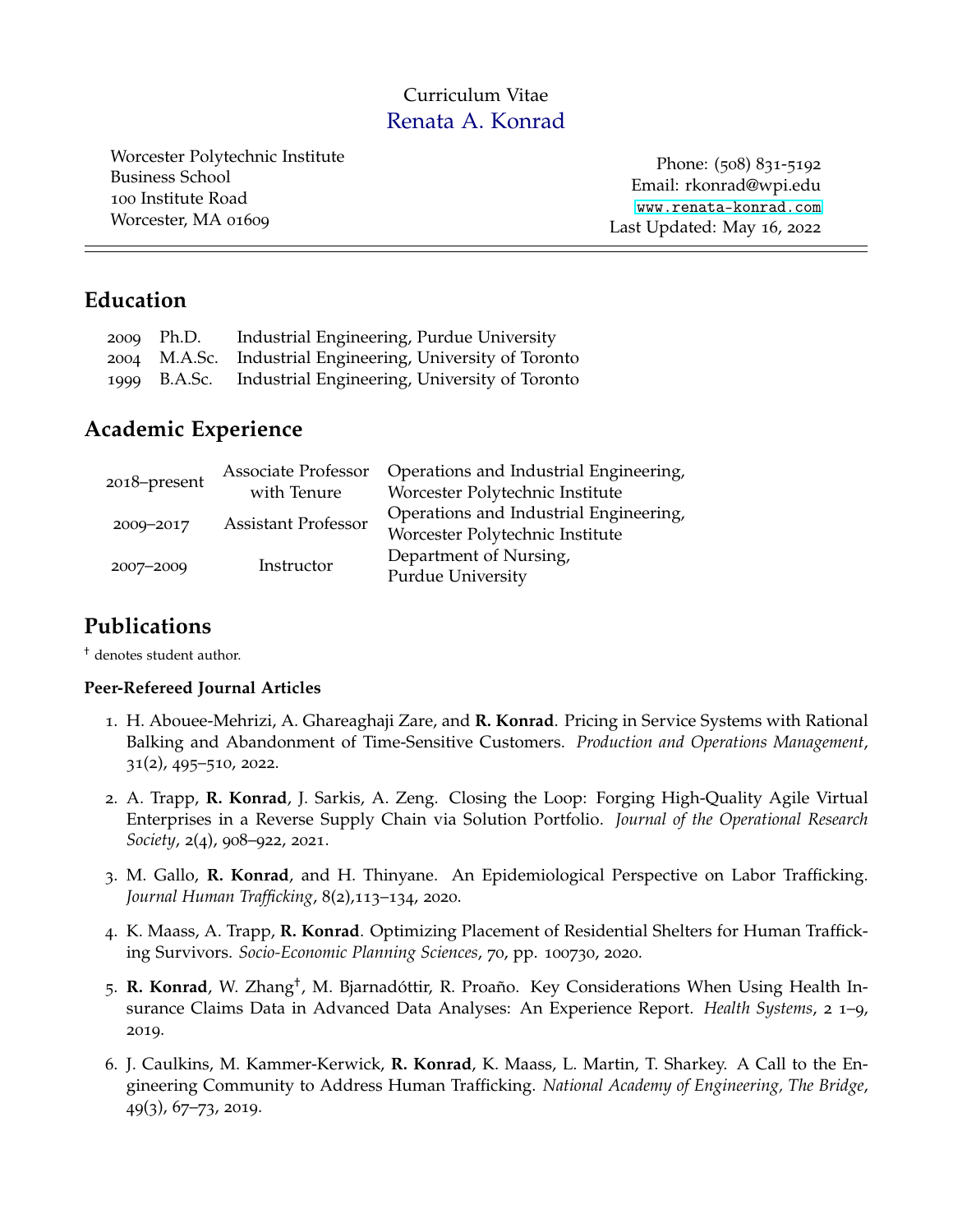- 7. **R. Konrad**. Designing Awareness Campaigns to Counter Human Trafficking: An Analytic Approach. *Socio-Economic Planning Sciences*, 1 (67) 86–93, 2019.
- 8. **R. Konrad**, A. Hall-Phillips, A. Vila-Parrish. Are Our Students Prepared? The Impact of Capstone Design Pedagogical Approaches on Student Skill Development During Industry-Sponsored Fieldwork. *INFORMS Transactions on Education*, 18 (3) 183–193, 2018.
- 9. W. Zhang† , M. Bjarnadóttir, R. Proaño, D. Anderson, **R. Konrad.** Accelerating the Adoption of Bundled Payment Reimbursement Systems: A Data-driven Approach Utilizing Claims Data. *IISE Transactions on Healthcare Systems Engineering*, 8 (1) 22–34, 2018.
- 10. **R. Konrad.** Effectively Engaging Industry Partners within the Classroom. *INFORMS Transactions on Education*, 18 (3) 174–182, 2018.
- 11. **R. Konrad**, A. Trapp, T. Palmbach, and J. Blom. Overcoming Human Trafficking via Operations Research and Analytics: Opportunities for Methods, Models, and Applications. *European Journal of Operational Research*, 259 (2), 733–745, 2017.
- 12. R. Konrad, S. Albrecht<sup>†</sup>, C. Danko<sup>†</sup>, et al. A Decision–Support Approach for Provider Scheduling in a Patient–Centered Medical Home. *Journal of Healthcare Management*, 62(1), 46–59, 2017.
- 13. R. Konrad, C. Tang<sup>†</sup>, B. Shiner, and B. Watts. Workforce Design in Primary Care-Mental Health Integration: A Case Study at One Veterans Affairs Medical Center. *Health Systems*, 6 (2), 146 – 160, 2017.
- 14. **R. Konrad**, P. VanBerkel, and M. Lawley. A New Data Source to Support Hospital Operations Modeling, Message-Exchange Protocols as Illustrated through Simulation. *IISE Transactions on Healthcare Systems Engineering*, 7(1), 30–42, 2016.
- 15. B. Faber, **R. Konrad**, C. Tang<sup>†</sup>, and A. Trapp. Examining the Impact of Regular Physician Visits on Heart Failure Patients: A Use Case with Electronic Health Data. *Health Systems*, 5(2), 132–139, 2016.
- 16. A. Trapp and **R. Konrad**. Finding Diverse Optima and Near-Optima to Binary Integer Programs. *IIE Transactions*, 47(11), 1300–1312, 2015.
- 17. B. Shiner, C. Tang† , A. Trapp, **R. Konrad**, I. Bar-On, and B. Watts. The Provision of Mental Health Treatment After Screening: Exploring the Relationship between Treatment Setting and Treatment Intensity. *General Hospital Psychiatry*, 36(6), 581–588, 2014.
- 18. B. Kim, Y. Elstein, B. Shiner, **R. Konrad**, A. Pomerantz, and B. Watts. Use of Discrete Event Simulation to Improve a Mental Health Clinic. *General Hospital Psychiatry*, 35(6), 668–670, 2013.
- 19. **R. Konrad**, K. Desotto<sup>†</sup>, A. Grocela<sup>†</sup>, et al. Modeling the Impact of Changing Patient Flow Processes in an Emergency Department: Insights from a Computer Simulation Study. *Operations Research for Health Care*, 2(4), 66–74, 2013.
- 20. **R. Konrad**, B. Tulu, and M. Lawley. Monitoring Adherence to Evidence-Based Practices: A Method to Utilize HL7 Messages from Hospital Information Systems. *Applied Clinical Informatics*, 4(1), 126– 143, 2013.
- 21. **R. Konrad**, K. Butler, and M. Dubyk Wodoslawsky. Allocation of Aid for Health Institutions in Ukraine: Implication from a Case Study of Chornobyl Area Hospitals. *International Journal of Health Services*, 39(4), 623–641, 2009.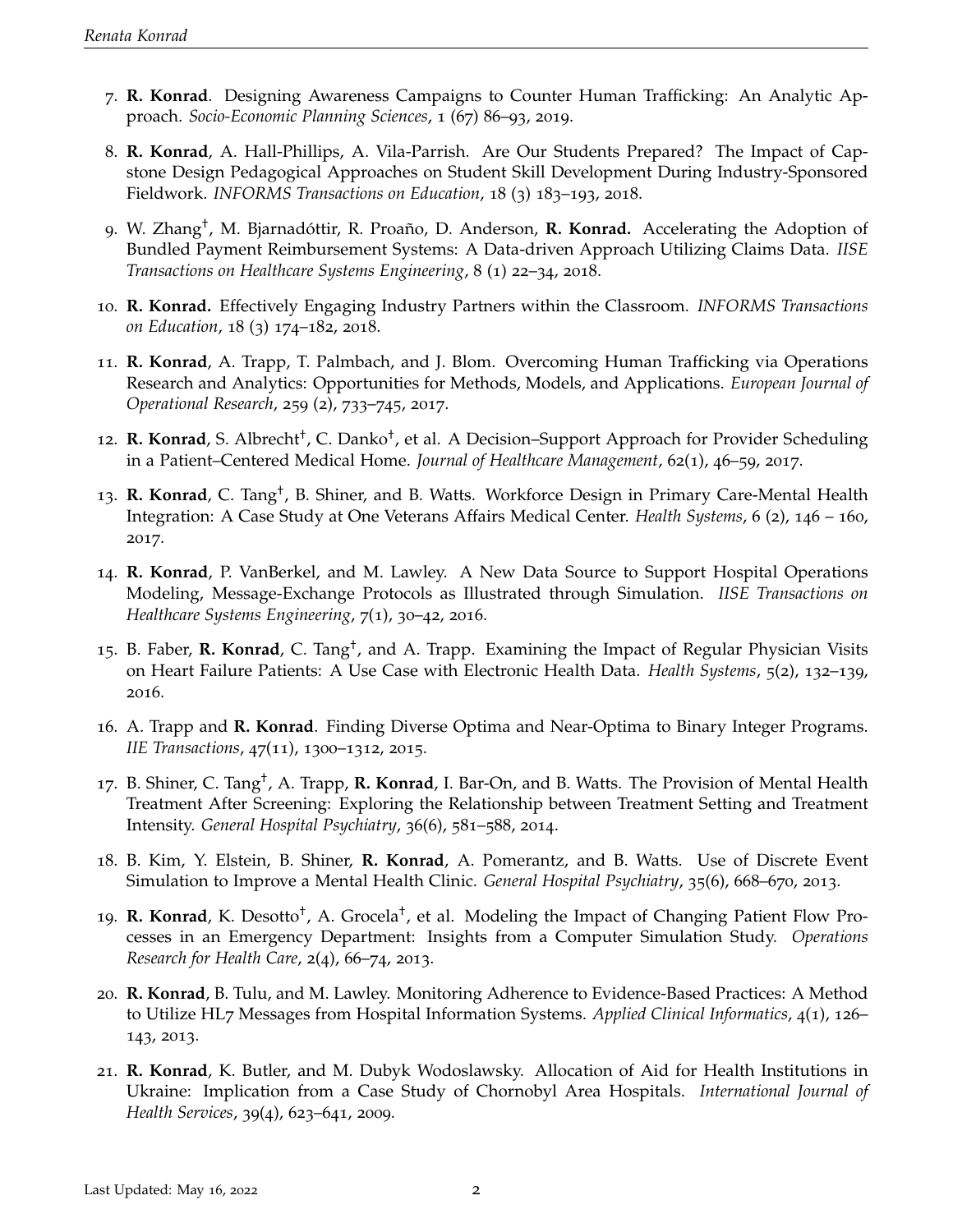- 22. **R. Kopach**, B. Balcioğlu, and M. Carter. Tutorial on Constructing a Red Blood Cell Inventory Management System with Two Demand Rates. *European Journal of Operational Research*, 185(3), 1051–1059, 2008.
- 23. **R. Kopach**, M. Lawley, M. Criswell, et al. Applying Systems Engineering Concepts to the Care of Complex Patients. *Journal of General Internal Medicine*, 22(Suppl 3), 431–437, 2007.
- 24. **R. Kopach**, P. DeLaurentis, M. Lawley, et al. Effects of Clinical Characteristics on Successful Open Access Scheduling. *Health Care Management Science*, 10(2), 111–124, 2007.
- 25. **R. Kopach**, S. Sadat, I. Galloway, et al. A Cost Effectiveness Analysis of Medical Documentation Alternatives. *International Journal of Technology Assessment in Health Care*, 21(1), 126–131, 2005.

### **Select Working Papers**

- 1. R. Konrad, K. Saeed, M.Kammer-Kerwick, P. Busaranuvong†, and W. Khumwang†."Fish- Banks": Using system dynamics to evaluate policy interventions for reducing labor exploitation in the seafood industry. Under Review, 2022.
- 2. Y.Kaya†, K. Maass, G. Dimas†, R. Konrad, A. Trapp AC, and M. Dank. Improving Access to Housing and Supportive Services for Runaway and Homeless Youth: Reducing Vulnerability to Human Trafficking in New York City. <https://arxiv.org/abs/2202.00138>, 2022.
- 3. S. Mantell†, Y. Kaya†, K. Maass, R. Konrad, A. Trapp, G. Dimas†, and M. Dank. Discrete Event Simulation to Evaluate Shelter Capacity Expansion Options for LGBTQ+ Homeless Youth. [https:](https://arxiv.org/abs/2204.13162) [//arxiv.org/abs/2204.13162](https://arxiv.org/abs/2204.13162), 2022.
- 4. G.Dimas†, R. Konrad, K. Maass, and A. Trapp. A Survey of Operations Research and Analytics Literature Related to Anti-Human Trafficking. <https://arxiv.org/abs/2103.16476>, 2022.
- 5. R. Konrad, K. Maass, and A. C. Trapp, A Perspective on How to Conduct Responsible Anti-Human Trafficking Research in Operations and Analytics. Technical Report. Available at [https:](https://arxiv.org/abs/2006.16445) [//arxiv.org/abs/2006.16445](https://arxiv.org/abs/2006.16445).
- 6. M. El Khalkhali<sup>†</sup>, A. Bender<sup>†</sup>, G. Dimas<sup>†</sup>, K. Maass,R.Konrad, J. Blom, J.Zhu, and A. Trapp. Estimating Effectiveness of Identifying Human Trafficking via Data Envelopment Analysis. Available at <https://arxiv.org/abs/2012.07746>.
- 7. S. Azizi† , B.Faber, S. Johnson, R. Konrad, and A. Trapp. Select, Route and Schedule: Optimizing Community Paramedicine Service Delivery with Mandatory Visits and Patient Prioritization. Technical Report.Available at [http://www.optimization-online.org/DB\\_HTML/2020/12/8151.html](http://www.optimization-online.org/DB_HTML/2020/12/8151.html).

### **Technical and Industry Reports, Collections and Dissertations**

- 1. Delta 8.7 Markets Working Group [including R. Konrad]. Delta 8.7 Markets Policy Guide. United Nations University. Available at [http://collections.unu.edu/eserv/UNU:8066/Delta87\\_Marke](http://collections.unu.edu/eserv/UNU:8066/Delta87_MarketsPolicyGuide.pdf) [tsPolicyGuide.pdf](http://collections.unu.edu/eserv/UNU:8066/Delta87_MarketsPolicyGuide.pdf), 2021.
- 2. Research-to-Policy Collaborative. COVID-19: Human Trafficking and Exploitation. Fact sheet distributed to U.S. federal staff and state legislators. [https://research2policy.org/human-traf](https://research2policy.org/human-trafficking-and-exploitation/) [ficking-and-exploitation/](https://research2policy.org/human-trafficking-and-exploitation/)
- 3. U.S. Department of Transportation Advisory Committee on Human Trafficking. Combating Human Trafficking in the Transportation Sector. Available at [https://www.transportation.gov/sit](https://www.transportation.gov/sites/dot.gov/files/docs/mission/international-policy-and-trade/against-human-trafficking/338066/acht-draft-final-report.pdf) [es/dot.gov/files/docs/mission/international-policy-and-trade/against-human-trafficki](https://www.transportation.gov/sites/dot.gov/files/docs/mission/international-policy-and-trade/against-human-trafficking/338066/acht-draft-final-report.pdf) [ng/338066/acht-draft-final-report.pdf](https://www.transportation.gov/sites/dot.gov/files/docs/mission/international-policy-and-trade/against-human-trafficking/338066/acht-draft-final-report.pdf)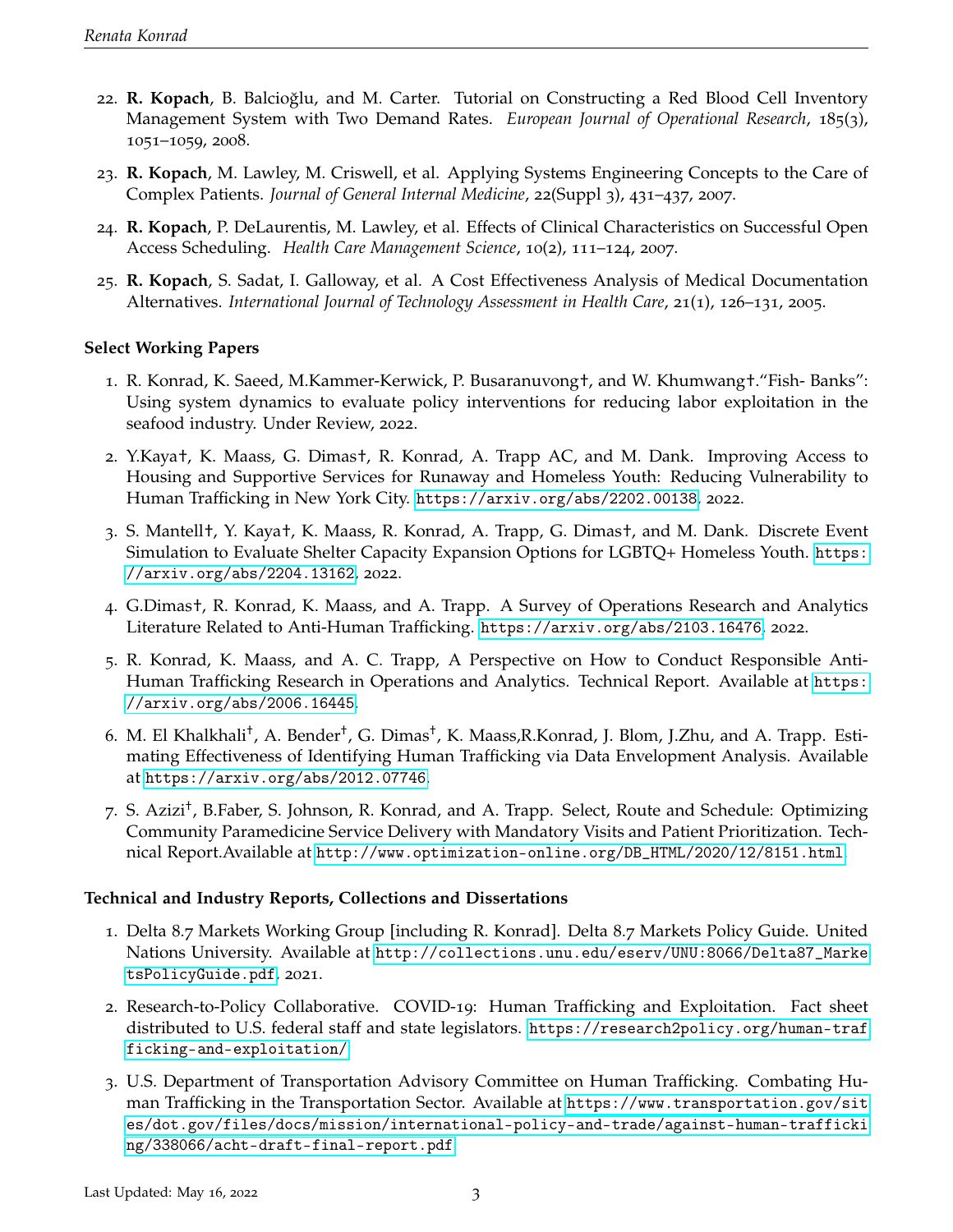- 4. **R. Konrad** and K. Taylor (co-editors). Ending Human Trafficking with Analytics. In A. Robinson (Series Editor) *INFORMS Editor's Cut*. INFORMS, Maryland, 2017.
- 5. **R. Konrad**, A. Trapp and K. Maass. Human Trafficking Analysis. ORMS Today, April 2017.
- 6. A. Trapp and **R. Konrad**. Finding Diverse Solutions of High Quality to Binary Integer Programs. OO Digest: Oct 2013 (Optimization Online Digest), 2013.
- 7. **R. Konrad**. Using HL7 Messaging and Diagnostic Related Groups to Characterize Inpatient Flow. Ph.D. Dissertation, Purdue University, West Lafayette, IN, 2009.
- 8. P. Whitten, E. Gabor, V. Agarwal, and **R. Kopach**. Telemedicine in Indiana Policy Whitepaper. Report prepared for the Regenstrief Center for Healthcare Engineering, Purdue University, West Lafayette, IN, 2006.
- 9. **R. Kopach.** Finding the Optimal Switchover Level between Two Levels of Demand in a Blood Bank. M.A.Sc. Thesis, University of Toronto, Toronto, Canada, 2004.

### **Peer Reviewed Chapters in Books**

1. **R. Konrad**, B. Kucukyazici, and M. Lawley. "Using Patient Flow to Examine Hospital Operations". Management Engineering for Effective Healthcare Delivery Principles and Applications, Editors A. Kolker and P. Story, 2011.

## **Grants Awarded**

| Virtual Ecosystems<br>Source: National Science Foundation<br>PI: M. Gore<br>Amount \$265,998                                                                                      | 1. D-ISN: TRACK 2: Disrupting Wildlife Trafficking Networks through Convergence of Physical and<br>Award # 2039951<br>co-PI: R. Konrad, K. Lee<br>Duration 1/2021-06/2022 |
|-----------------------------------------------------------------------------------------------------------------------------------------------------------------------------------|---------------------------------------------------------------------------------------------------------------------------------------------------------------------------|
| 2. Disrupting Human Trafficking Networks in Ukraine with Operations Research Methods<br>Source: Fulbright U.S. Scholar Program<br>PI: R. Konrad<br>Duration $2021/22$             |                                                                                                                                                                           |
| 3. ISN2: Disrupting Human Trafficking via Needs Matching and Capacity Expansion<br>Source: National Science Foundation<br>PI: R. Konrad<br>Amount \$563,249                       | Award # 1935602<br>co-PI: A. Trapp, K. Maass, M. Dank<br>Duration 1/2020-12/2022                                                                                          |
| 4. EAGER: ISN: A Data Analytic Approach to Understanding Human Trafficking Networks<br>Source: National Science Foundation<br>PI: R. Konrad<br>Amount \$166,098                   | Award # 1841893<br>co-PI: A. Trapp, K. Maass, M. Dank<br>Duration 9/2018-8/2020                                                                                           |
| 5. Designing and Deploying Hospital Capacity Effectively<br>Source: WPI Health Delivery Institute<br>Amount (all for graduate student support) Duration 7/2016-7/2017<br>\$31,000 | PIs: S. Johnson, R. Konrad, A. Trapp                                                                                                                                      |
| 6. A Logic-based Tool for Improving Access<br>Source: U.S. Department of Veterans Affairs<br>Amount (awarded to R. Konrad) \$13,063                                               | PI: S. Johnson<br>Duration 6/2015-3/2016                                                                                                                                  |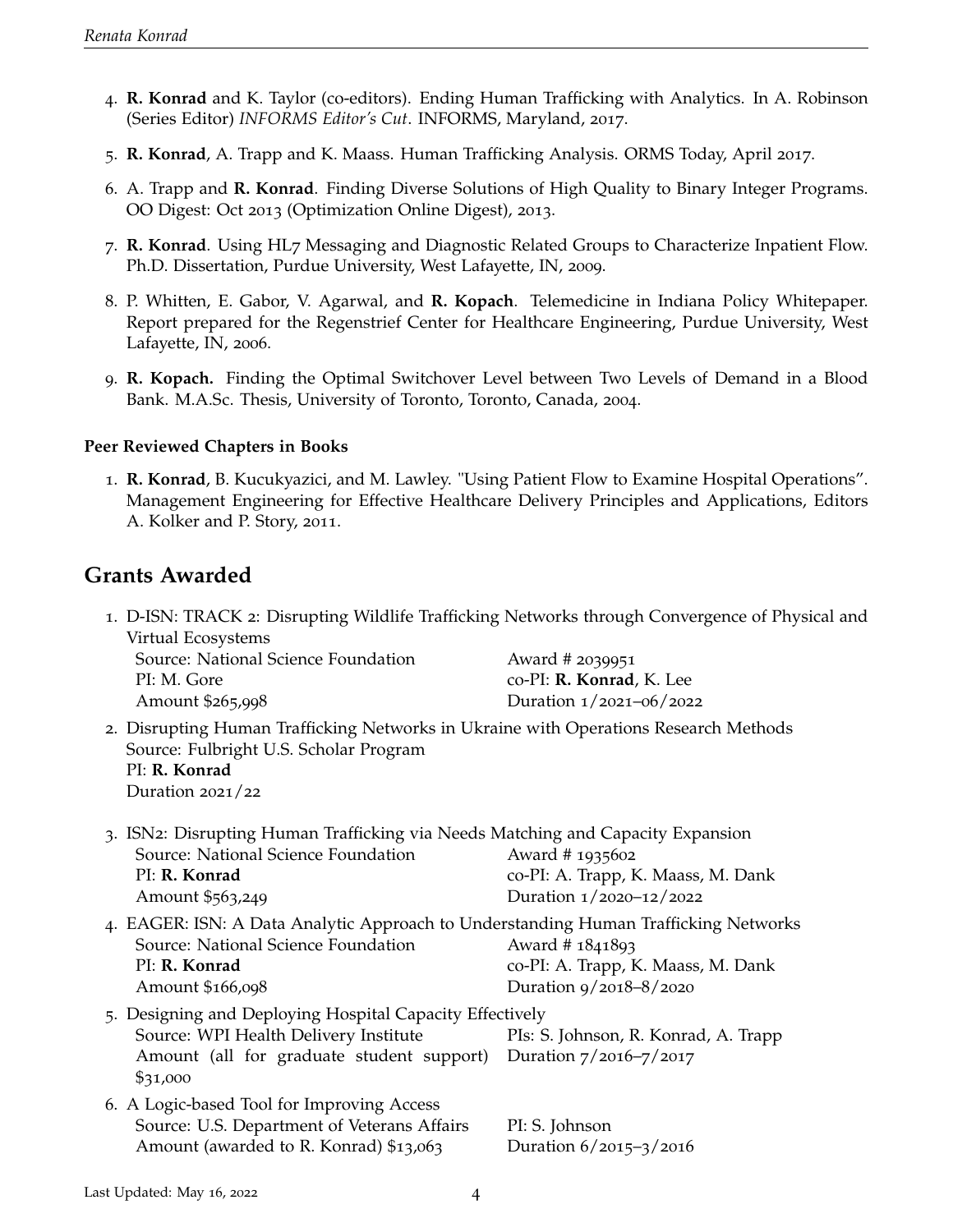7. Part of an initiative led by Professor Brenton Faber to bring to WPI the Data Analytics Lab. This lab is sponsored by Dimensional Insight and represents a \$300,000 in-kind and \$50,000 cash gift.

# **Presentations**

† denotes student author

- 1. Collecting Data in the Human Trafficking Domain: Lessons Learned from Runaway and Homeless Youth in NYC Presented by G. Dimas<sup>†</sup>, IISE Annual Conference, Seattle, WA, 2022.
- 2. Anti-Human Trafficking Efforts and the Potential of Engineering and Analytical Techniques, *Kyiv Polytechnic Institute*, Kyiv, Ukraine, 2021.
- 3. Analytics To Improve The United States Immigration System, *Presented by G. Dimas*† , INFORMS Annual Meeting, Anaheim, CA, 2021.
- 4. Reducing Vulnerability To Human Trafficking By Improving Access To Housing And Support Services, Presented by Y. Kaya† , *INFORMS Annual Meeting*, Anaheim, CA, 2021.
- 5. Improving Access to Homeless Shelter Services for Youth at Risk of Human Trafficking, Poster Presented by Y. Kaya† , *INFORMS Annual Meeting*, Anaheim, CA, 2021.
- 6. Reducing Risks of Human Trafficking: Improving Access to Housing and Supportive Services for Runaway and Homeless Youth in NYC, Presented by Y, Kaya† , *INFORMS Healthcare Meeting*, 2021.
- 7. Anti-Human Trafficking Efforts and the Potential of Engineering and Analytical Techniques. *Harvard University Intersections of STEM and Social Justice Series (Invited)*, Boston, Massachusetts, 2021.
- 8. Needs Estimation Of At-risk, Runaway And Homeless Youth In NYC Via Survey Design: A First Step To Disrupt The Supply Of Human Trafficking Networks, *Presented by G. Dimas*† , INFORMS Annual Meeting, Virtual, November, 2020.
- 9. Estimating Effectiveness Of Identifying Human Trafficking Victims: An Application Of Data Envelopment Analysis (DEA) On The Nepal/India Border,Presented by M. El Khalkhali† and A. Bender† ,*INFORMS Annual Meeting*, Virtual, November, 2020. **Finalist** INFORMS Undergraduate Operations Research Prize.
- 10. Optimizing The Selection, Scheduling, And Routing Of Foster Care Visitation Meetings, *Presented by C. Johnston*† , INFORMS Annual Meeting, Virtual, November, 2020.
- 11. Applying Epidemiological Thinking to Assess Anti-Trafficking Interventions in the Thai Garment Industry, Presented by M. Gallo, *Data for Policy International Conference*, Virtual, September 2020.
- 12. Human Trafficking Transit Monitoring in Nepal: A Data Analytics Case Study,Presented by G. Dimas† , *INFORMS Annual Meeting*, Seattle, WA, October, 2019.
- 13. Improving Community Paramedicine via Data Driven Optimization: Selective, Proactive Treatment of Patients, Presented by S. Azizi<sup>†</sup>, INFORMS Annual Meeting, Seattle, WA, October, 2019.
- 14. Improving Community Paramedicine via Data Driven Optimization. Selective, Proactive Management of Emergency Department Patients, Presented by S. Azizi † , *INFORMS Healthcare*, Boston, MA, 2019.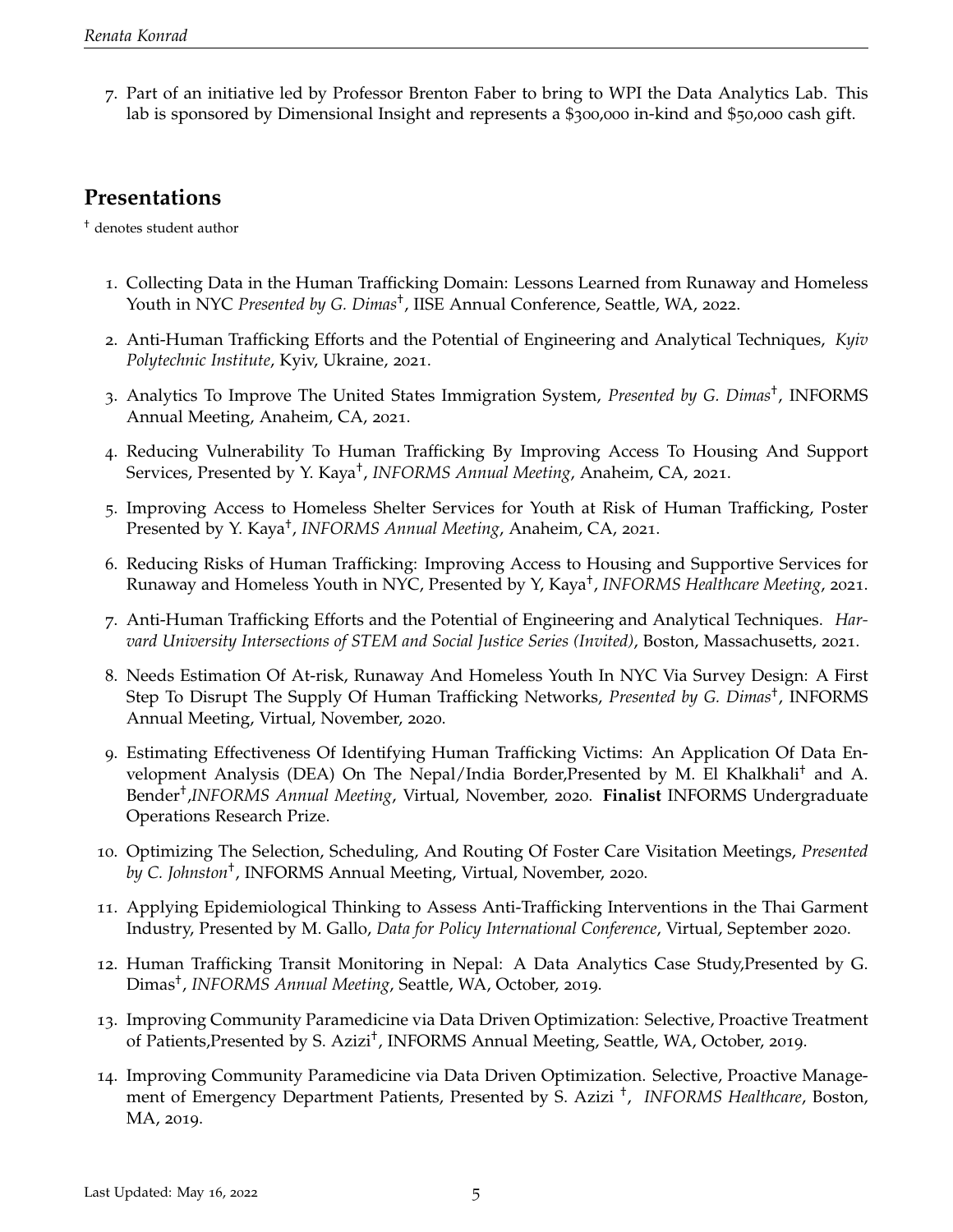- 15. Combating Human Trafficking: Anti-Human Trafficking Efforts and the Potential of Engineering and Analytic Techniques, *Shevchenko Scientific Society Canada*, Toronto, Canada, 2019.
- 16. A Broader Perspective: Integrating Societal Factors into Human Trafficking Shelter Location Models, Presented by K. Maass, *POMS Annual Conference*, Washington DC, 2019.
- 17. Integrating Vehicle Routing and Scheduling to Optimize Foster Care Visitations, Poster presented by C. Johnston† , *POMS Annual Conference*, Washington DC, 2019.
- 18. A Data Analytic Approach to Understanding Human Trafficking Networks, *NSF Grantees Meeting*, Washington DC, 2019.
- 19. Illegal Fishing and Trafficked Labor: An Examination of Policies to Address the Intersection of Prosperity and Exploitation, Poster *Winter Simulation Conference*, Gothenburg, Sweden, 2018.
- 20. A Broader Perspective: Integrating Societal Factors Into Human Trafficking Shelter Location Models, Presented by K. Maass,*INFORMS Annual Meeting*, Phoenix, AZ, 2018.
- 21. Improving Community Paramedicine via Data Science and Optimization: Selective, Proactive Management of ED Patients, *Presented by S. Azizi*† *, INFORMS Annual Meeting*, Phoenix, AZ, 2018.
- 22. Integrating Vehicle Routing and Scheduling to Optimize Foster Care Visitations,*Poster presented by C. Johnston*† *, INFORMS Annual Meeting*, Phoenix, AZ, 2018.
- 23. Can Data Analytics and Mathematical Models Aid Anti-Human Trafficking and Social Justice Efforts? Presented by K. Maass, *International Human Trafficking and Social Justice Conference*, Toledo, OH, 2018.
- 24. A System Dynamics Approach to Illegal Fishing and Trafficked Labor: An Examination of Policies to Address the Intersection of Prosperity and Exploitation, *4th International Conference on Governance, Crime and Justice Statistics, sponsored by the UN Office of Drugs and Crime*, Lima, Peru, 2018.
- 25. Opportunities to Address Human Trafficking Using Operations Research and Analytics, *University of Massachusetts - INFORMS Speaker Series*, Amherst, MA, 2017.
- 26. Opportunities to Address Human Trafficking Using Operations Research and Analytics, *Clemson University - Industrial Engineering Speaker Series*, Clemson, NC, 2017.
- 27. Human Trafficking: Can OR/MS Help Counter the Issue? *IISE Annual Conference*, Pittsburgh, PA, 2017.
- 28. Applications of Industrial and Operations Engineering in Healthcare, *Innovation Forum Series: Improving Healthcare Experiences through Systems Engineering, Design, and Data Intelligence*, Worcester, MA, 2017.
- 29. Risk/Return Trade-off in Queues with a Nonlinear Waiting Cost Function, Presented by H. Abouee-Mehrizi,*INFORMS Annual Meeting*, Nashville,TN, 2016.
- 30. Human Trafficking: Opportunities for Operations Research and Management Science, *INFORMS Annual Meeting*, Nashville, TN, 2016.
- 31. Data Driven Approach to Bundled Payments, Presented by M. Bjarnadóttir, *INFORMS Annual Meeting*, Philadelphia, PA, 2015.
- 32. Tools to Support Managing Access in the Veterans Health Administration, *Presented by S.Johnson, INFORMS Annual Meeting*, Philadelphia, PA, 2015.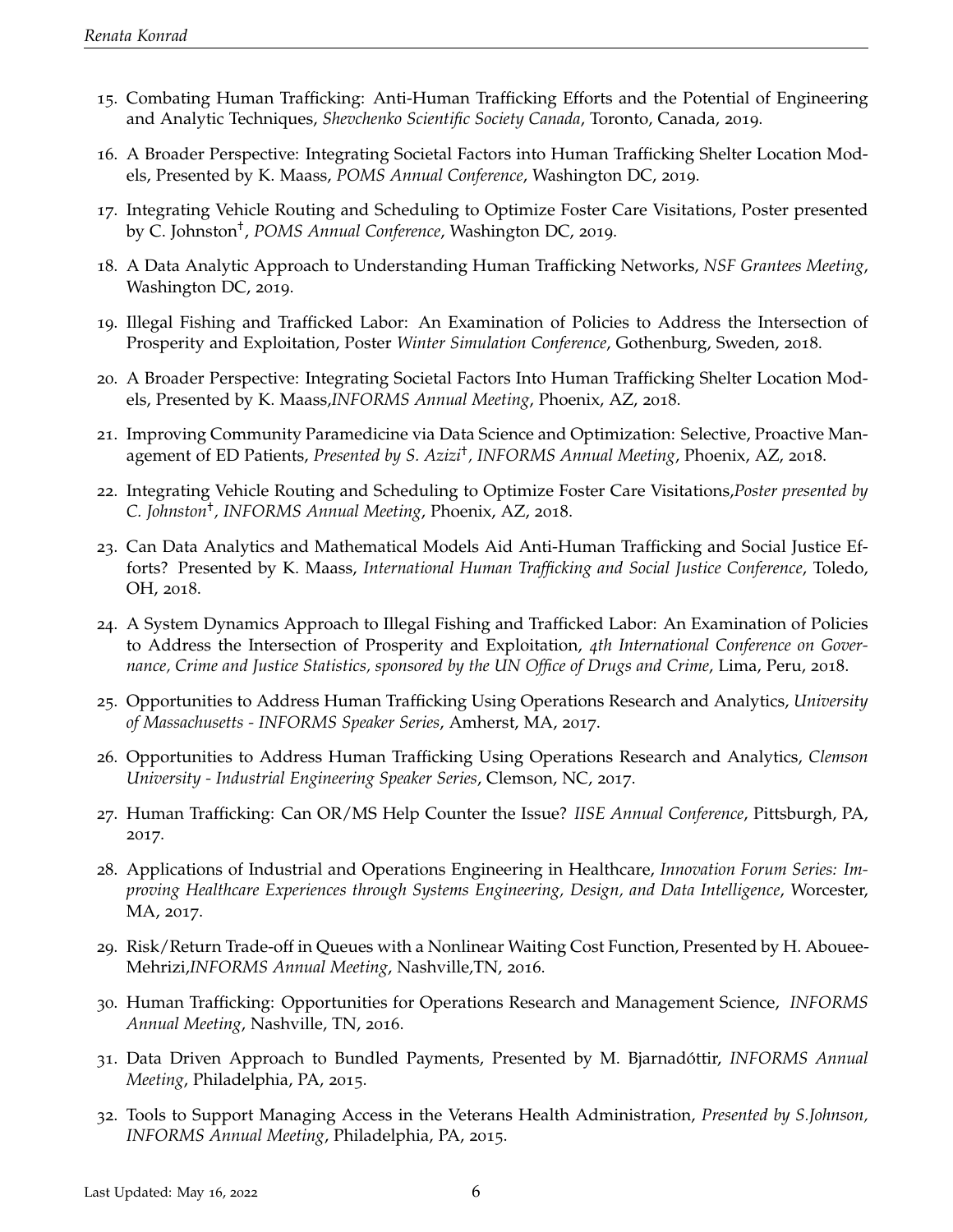- 33. Human Trafficking: Opportunities for Operations Research and Analytics, *IISE Annual Conference*, Nashville, TN, 2015.
- 34. Automatic Detection of Episodes of Care in an Insurance Claims Repository, *Presented by M. Bjarnadóttir, INFORMS Annual Meeting*, San Francisco, CA, 2014.
- 35. Does the Structure of a Capstone Design Course Matter? Presented by A. Vila–Parrish, *INFORMS Annual Meeting*, San Francisco, CA, 2014.
- 36. Opportunities for OR/MS in Healthcare Payment Reform, Presented by R. Proaño, *INFORMS Annual Meeting*, San Francisco, CA, 2014.
- 37. Systems Science and Health: Using Analytical Approaches to Evaluate Healthcare Policy Decisions, *5th Annual UMass Center for Clinical and Translational Science Research*, Worcester, MA, 2014.
- 38. Finding Diverse Solutions of Quality to Binary Integer Programs, Presented by A. Trapp, *INFORMS Annual Meeting*, Minneapolis, MN, 2013.
- 39. Assessing and Maintaining Quality of Care for Veterans with Mental Health Disorders. Presented by S. Oo† , *INFORMS Healthcare*, Chicago, 2013.
- 40. The Role of Preventative Care for Congestive Heart Failure Patients in a Rural Health System, *INFORMS Healthcare*, Chicago, IL, 2013.
- 41. Investigating Control Policies to Mitigate Hospital Congestion, *Operational Research Applied to Health Services*, Cardiff, UK, 2011.
- 42. Identifying Near-Bottlenecks For Hospital Congestion Relief. *INFORMS Healthcare*, Montréal, Canada, 2011.
- 43. Advanced Tutorial: Input Modeling for Hospital Simulation Models Using Electronic Messages. *Winter Simulation Conference*, Austin, TX, 2009.
- 44. Modeling Inpatient Flow from Hospital Information Systems. University of Washington, Industrial Engineering Department. 2009.
- 45. Constructing Patient Flow Paths from Health Information Systems Data. *INFORMS Annual Meeting*, Washington, D.C., 2008.
- 46. Developing Diagnosis Based Patient Flow Paths from Health Information Systems. *Data-Mining and Health Informatics Workshop, INFORMS Annual Meeting*, Washington, D.C., 2008.
- 47. Mining and Synthesis of Flow Patterns from Hospital Information Systems. Dalhousie University, Halifax, Canada, 2008, (Invited as part of the Travelling Speaker's Program for Canadian Operational Research Society).
- 48. Industrial Engineering Research in Health Care Delivery: One Engineer's Experience. *Center for Information Technology Research in the Interest of Society (CITRIS), Innovation in Services Conference*, University of California, Berkeley, CA, 2008. (Invited)
- 49. Go with the Flow: Developing a Methodology to Support Hospital Operations Modeling. *IN-FORMS Annual Meeting*, Seattle, 2007.
- 50. Blueprint for Effective Patient Flow in Ascension Health Hospitals. *INFORMS Annual Meeting*, Pittsburgh, 2006.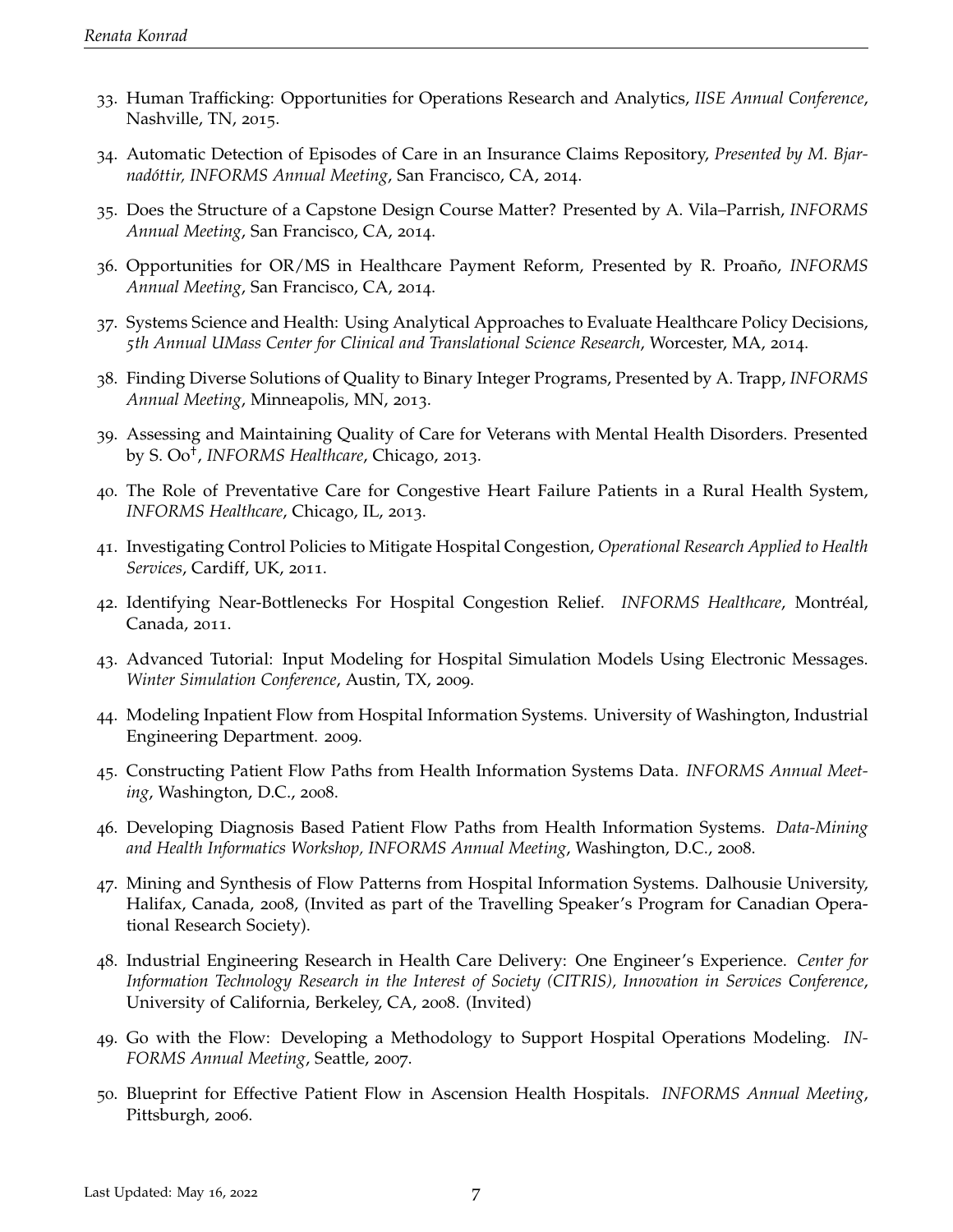- 51. Using Patient Flow Data to Predict Hospital States. *Canadian Operational Research Society Annual Meeting*, Montréal, Canada, 2006.
- 52. Prospective of Hospital Administration in Ukraine. *Regenstrief Center for Healthcare Engineering Brown Bag Series*, Purdue University, West Lafayette, IN, 2006.
- 53. Switching between Demand Rates in a Blood Bank. *European Summer Institute*, Southampton, Great Britain, 2005. (Selected by the Canadian Operational Research Society to present).
- 54. Switching Demand Rates in a Blood Bank. *Canadian Operational Research Society Annual Meeting*, Halifax, Canada, 2005.
- 55. Models for Assessment of Blood Product Shortages: Likelihood and Consequences. *Operations Research Applications in Health Care*, Prague, Czech Republic, July 2003.
- 56. Models for Assessment of Blood Product Shortages: Likelihood and Consequences. *Canadian Operational Research Society Annual Meeting*, Ottawa, Canada, May 2003.

#### **Peer-Reviewed Conference Proceedings**

- 1. M. Gallo, **R. Konrad**, and H. Thinyane. Applying Epidemiological Thinking to Assess Anti-Trafficking Interventions in the Thai Garment Industry. *Data for Policy International Conference*, virtual, September 2020.
- 2. A. Vila-Parrish, **R. Konrad**, and A. Hall-Phillips. Is There a Difference in the Engineering Skills Fostered in Structured vs. Unstructured Capstone Courses? *Proceedings of the Capstone Design Conference*, Columbus, OH, June 2014.
- 3. **R. Konrad** and M. Lawley. Advanced Tutorial on Input Modeling for Hospital Simulation Models Using Electronic Messages. *Proceedings of the 2009 Winter Simulation Conference*, Austin, TX, December 2009.
- 4. **R. Konrad**, M. Lawley, and M. Criswell. Incorporating Diagnosis-Based Patient Flow Paths from Health Information Systems Messages into Hospital Decision Models. *Proceedings of the 3rd IN-FORMS Workshop on Data Mining and Health Informatics (DM-HI) 2008*, Washington, D.C., November 2008.
- 5. **R. Konrad**, M. Lawley, Y. Yih, and S. Lambert. Characterizing Inpatient Hospital Flow from Information Systems Messaging. *Proceedings of the Industrial Engineering Research Conference*, Vancouver, Canada, May 2008.
- 6. M. Criswell, I. Hasan, **R. Kopach**, et al. Emergency Department Divert Avoidance Using Petri Nets. *Proceedings System of Systems Engineering Conference*, San Antonio, April 2007.
- 7. P. DeLaurentis, **R. Kopach**, R. Rardin, et al. Open Access Appointment Scheduling-An Experience at a Community Clinic. *Proceedings Industrial Engineering Research Council*, Orlando, May 2006.
- 8. **R. Kopach**, S. Sadat, and D. Frances. Models for Predicting Critical Blood Product Shortages. *Proceedings of Operations Research Applications in Health Care*, Prague, 2003.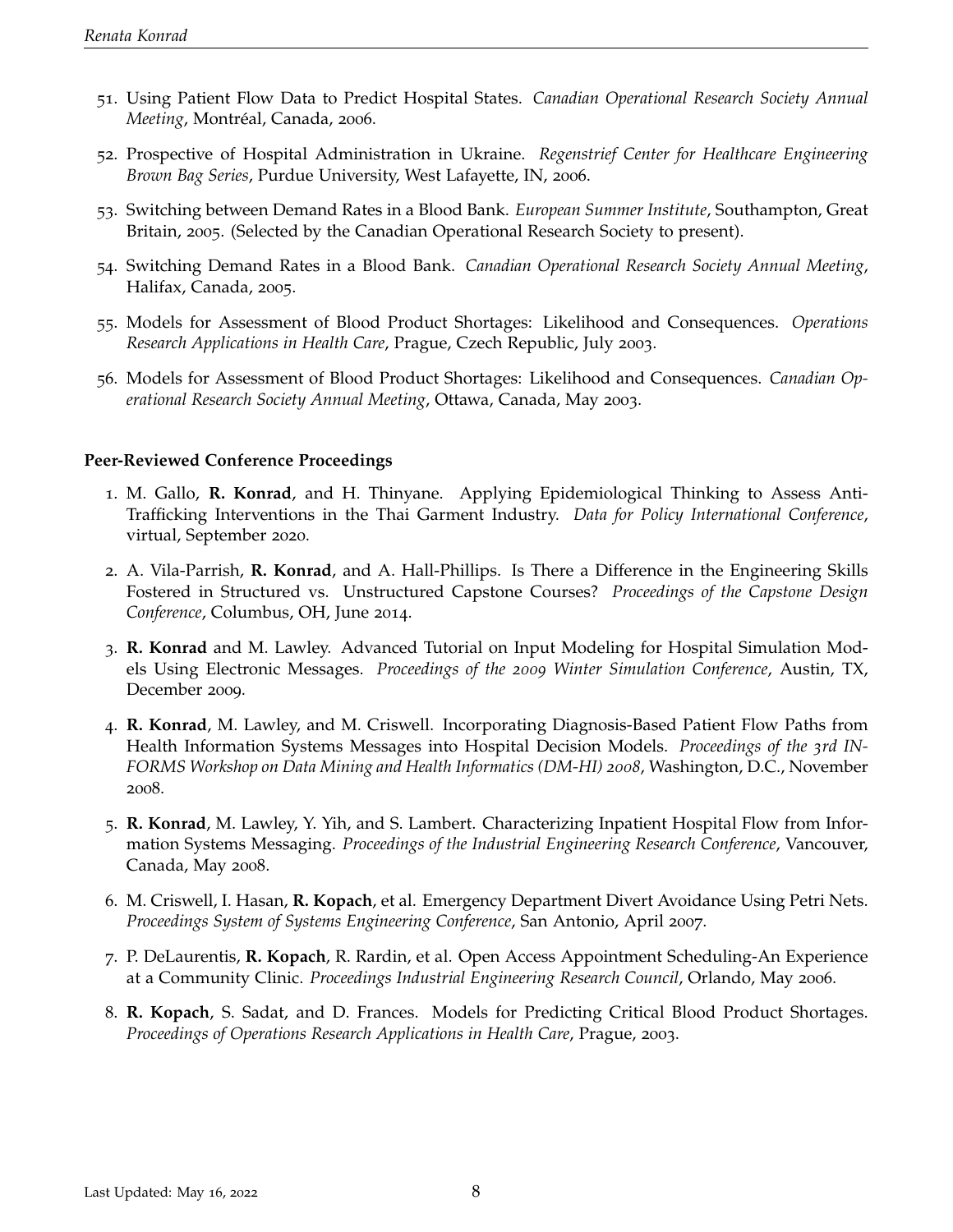# **Courses Taught at WPI**

**OIE 2500** Management Science I; Deterministic Decision Models. Undergraduate - required. Covers optimization and basic methods of linear programming: model formulation, integer programming, transshipment models, network flow models, and assignment problems. 2009, 2010

**BUS 2080** Data Analysis for Decision Making. Undergraduate - required. Introduction to data mining and analytics to create business intelligence. Topics include regression analysis, forecasting, optimization and spreadsheet skills. 2011

**OIE 2081** Introduction to Prescriptive Analaytics. Undergraduate - required. Introduction to prescriptive analytics, which involves the application of mathematical and computational sciences, such as linear optimization and simulation, to recommend optimal courses of action for decision making. 2021

**OIE 3460** Simulation Modeling and Analysis. Undergraduate - required.

Modeling and analysis of dynamic systems subject to uncertainty. Topics include design of simulation experiments, probability review, output analyses, data structures and discrete-event simulation modeling. 2011, 2013-2018, 2020

OIE 3460 is part of a Collaborative Online International Learning (COIL) project 2020/21.

**OIE 3510** Stochastic Models. Undergraduate - required.

Probabilistic models and decision-making under risk. Topics covered include discrete time Markov chains, a review of the exponential distribution and its properties, the Poisson process, queueing systems, Monte Carlo simulations and decision trees. 2011, 2013-2020

**OIE 542** Risk Management and Decision Making. Graduate - required.

Decision making under uncertainty. Topics include decision trees, Monte Carlo simulations, value of information, utility, multi-attribute choice, and applications in operations risk management and design such as quality assurance and supply chains. 2011-2014, 2016-2018 (as OIE 541); 2019, 2021-2022.

**Institute on Project-Based Learning**. Coached teams from higher education institutions to drive sustainable and systemic pedagogical, curricular and cultural project-based pedagogy. 2021.

## **Honors and Awards**

Fulbright Scholar Award,Ukrainian Catholic University, L'viv Ukraine, 2021/22

Institute of Industrial Systems Engineers (IISE Modeling and Simulation Division, Modeling Simulation Division Teaching Award, 2021

Romeo L. Moruzzi Young Faculty Award for Innovation in Undergraduate Education 2018

WPI Faculty Achievement Award awarded by WPI's Board of Trustees 2015, 2018

Major Qualifying Project Provost Award Winner 2014, 2018, 2019

## **Industry Experience**

| 2002      | <b>Systems Contractor</b>         | Toronto East General Hospital, Toronto, Canada           |
|-----------|-----------------------------------|----------------------------------------------------------|
|           | 1999–2002 Business Analyst        | Consumer Financial Services Practice, American Manage-   |
|           |                                   | ment Systems (now CGI), Toronto, Canada                  |
| 1996-1998 | <b>Assistant Project Engineer</b> | Retail and Distribution Divisions, Loblaw Companies Lim- |
|           |                                   | ited, Toronto, Canada                                    |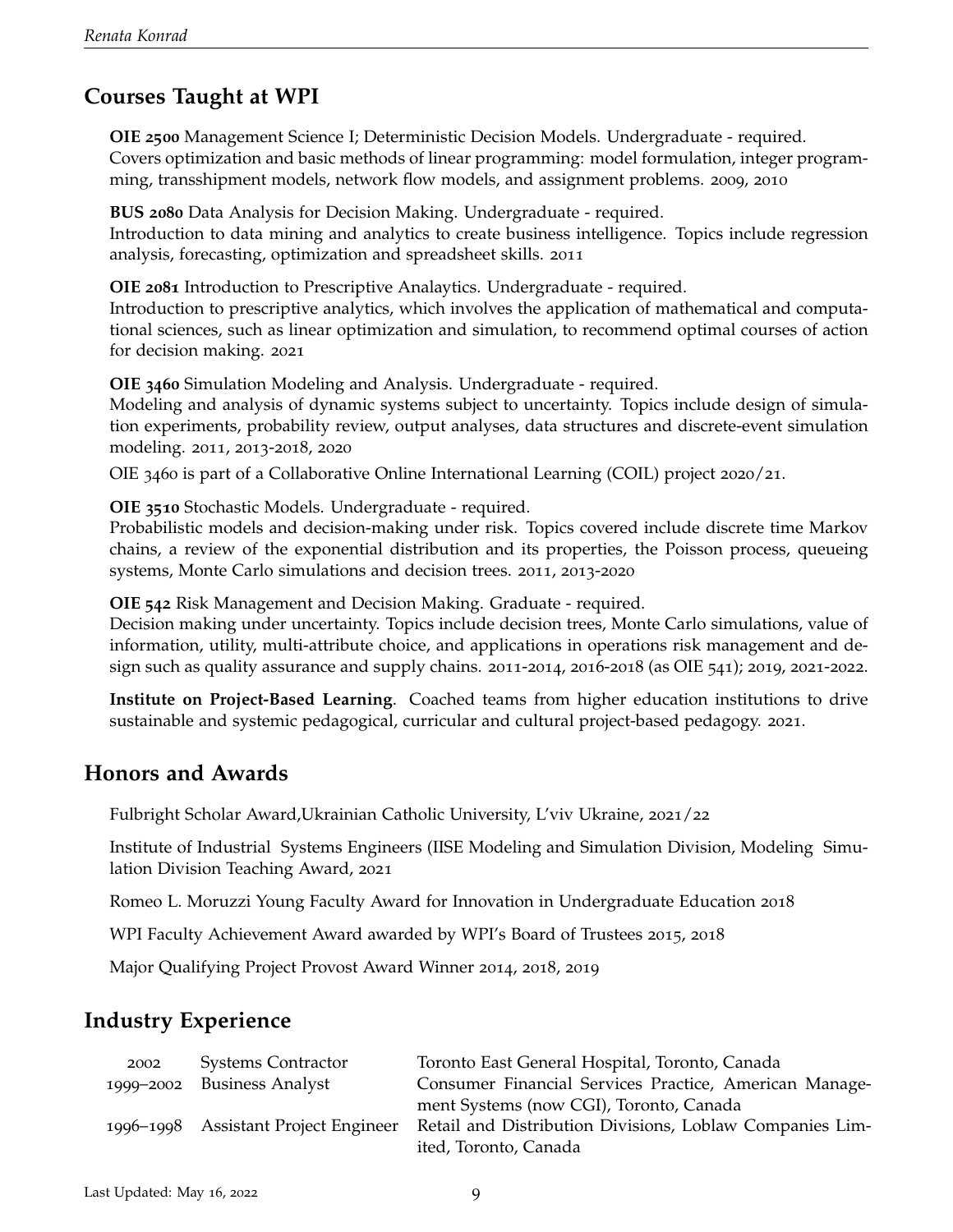# **Service and Professional Activities**

To National and International Interests

Selected member of the United Nations University Delta 8.7 Markets Working Group to identify which multilateral and national policies are proven to deal with modern slavery, forced labour, human trafficking and child labour, 2020.

Invited member of the United States Department of Transportation Advisory Committee on Human Trafficking, 2018.

Invited member of United States Department of Homeland Security – Science and Technology, Human Trafficking Advisory Committee, 2018.

As part of the Research-to-Action Collaborative, produced a fact sheet on human trafficking which was distributed to 2,500 congressional staffers (April 2020) Available at: [https://www.research2pol](https://www.research2policy.org/covid19-trafficking-exploitation) [icy.org/covid19-trafficking-exploitation](https://www.research2policy.org/covid19-trafficking-exploitation)

### To the Profession

Institute for Operations Research and Management Science (INFORMS)

- r INFORMS Professional Recognition Committee member (PRC) (2022)
- Organizing Committee INFORMS Annual Meeting 2021 Poster (Interactive) Session co-Chair (2021)
- r Judge INFORMS Doing Good With Good OR Competition (2020, 2021 co-chair)
- INFORMS K-12 Education Outreach Subcommittee member (2020–present)
- Diversity, Equity, and Inclusion Committee member (2016–2021)
- Panelist at the INFORMS Doctorial Colloquium (2016)
- Women in Operations Research and the Management Sciences (WORMS) Officer (2013–present)
- r Junior Faculty Interest Group (JFIG) Officer (2010–2012)
- r Judge INFORMS Section on Public Programs, Services and Needs Paper Competition (2012)

#### To Science

National Science Foundation

- Invited participant Workshop on Decision Analytics for Dynamic Policing (2019)
- r Invited participant Workshop on the Intersection of Operations Research Methods and Human Trafficking (2017)
- Reviewer (2012, 2017)

#### Editorial Activities

- r Editorial Board: *Operations Research for Health Care, IISE Transactions*
- r Guest Editor: *Special Issue of IISE Transactions on Analytical Methods for Detecting, Disrupting, and Dismantling Illicit Operations*

#### Natural Sciences and Engineering Research Council of Canada

• Discovery Grant reviewer (2011)

### To the Department and University

• Search Committee - Associate Dean of Undergraduate Studies (2021)